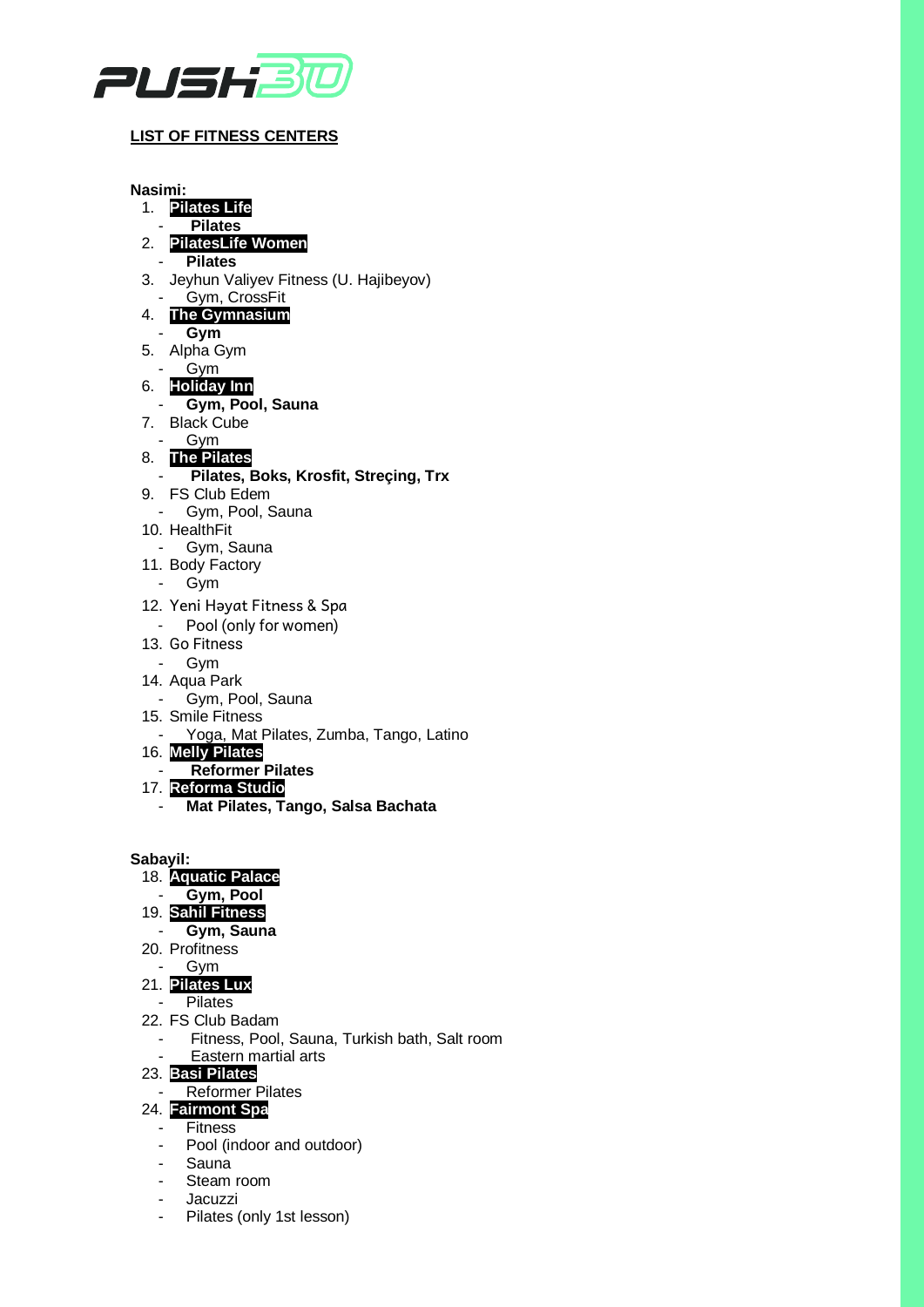#### **Khatai:**

### 25. **Baku Marriott Hotel Boulevard**

- **Gym, Pool**
- 26. FitLady by Roof 24
- Gym, Aerobics, Fly yoga, Stretching, Zumba, Pilates
- 27. **Forma Fitness** 
	- **Gym, Pool, Sauna**
- 28. Adrenaline Athletic Club
- Gym 29. FitnessLab
- Gym
- 30. Lider Gym
- Gym, Aerobics
- 31. Movement Platform
- Parkour, Movement fit
- 32. **Core Wellness Academy**
	- **Pilates**
- 33. White Fitness
- Gym, Sauna
- 34. Extreme Fitness Club
- Gym
- 35. **White Fitness Classes**
- Yoga
- 36. Central Fitness
- Gym

# 37. **Superwoman Fitness Club**

- Fitness
- Pilates
- Tabata
- Stretching
- TRX
- Bodypump

## **Narimanov:**

- 38. **FS Club Royal**
	- **Gym, Pool, Sauna**
- 39. **Excelsior Hotel&SPA**
	- **Gym, Indoor pool**
- 40. Limak Fitness Park
	- Gym
- 41. Roof 24
	- Gym
- 42. Krossfit Skaut
- Gym, CrossFit
- 43. Evolution Gym Legion
- **Gym**
- 44. Go Fitness
- Gym
- 45. **Roseville Fitness&Spa**
- Yoga
- 46. **Lavanda Spa**
- Gym, Pool, Sauna, Turkish bath, Relax room
- 47. Topfit Gym
- Gym
- 48. Şüa Fitness & Spa
- Pool
- 49. **Physio Pilates**
	- Reformer Pilates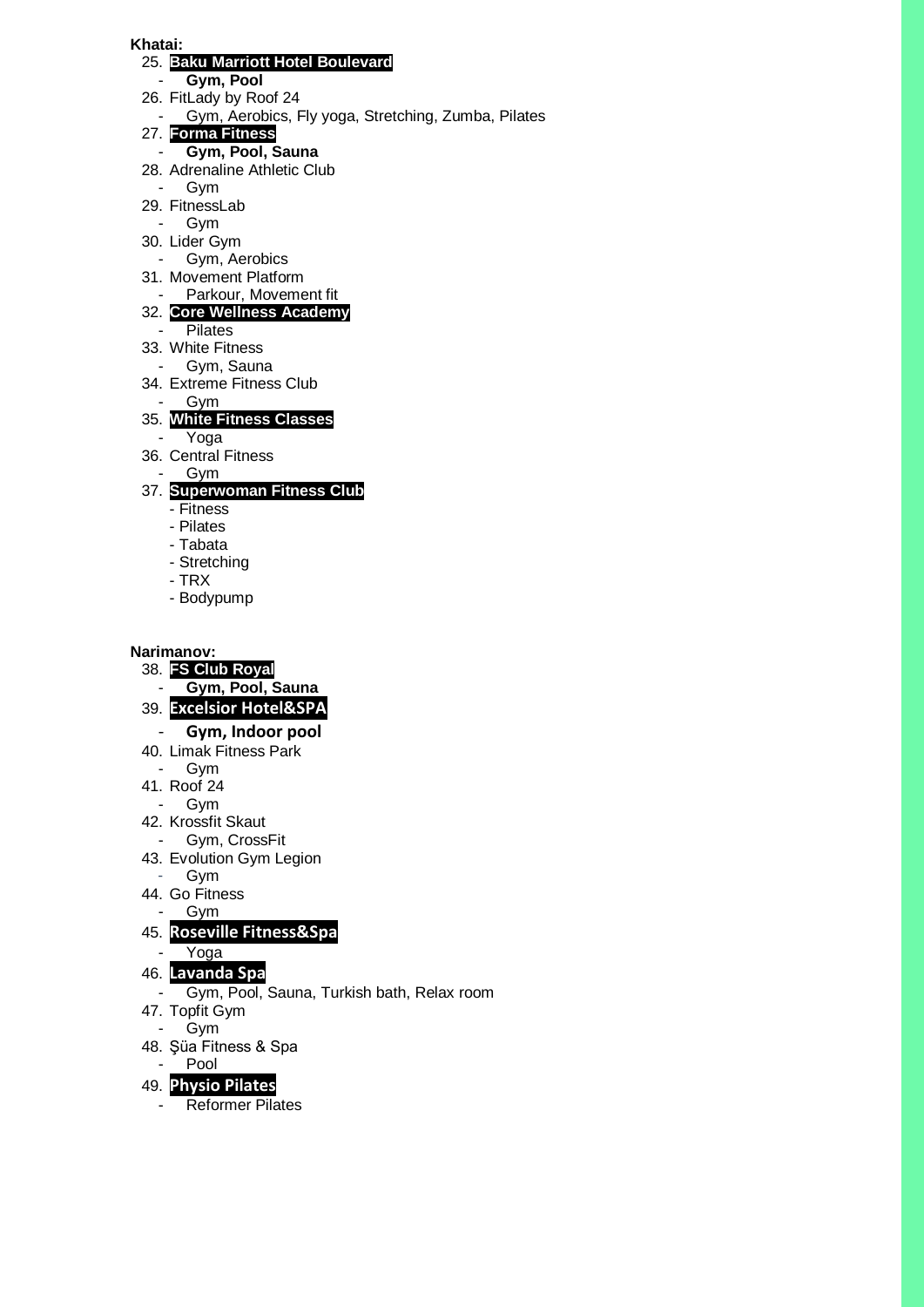## **Absheron:**

- 50. Oxygen Fitness
- Gym 51. AAAF Zirvə Fitness
- Gym
- 52. AAAF Pool&SPA
- Gym, Pool, Sauna (Russian and Finnish), Turkish bath, Shock room, Ice room, Relax room 53. Şamlıq Spa Center
- Gym, Pool
- 54. Lunica Donna
- Reformer Pilates
- 55. **AF Hotel & Aqua Park**
- **- Gym, Indoor pool, Outdoor pool, Beach**
- 56. Neptun Beach Novxanı
	- Outdoor pool, Beach

## **Garadag:**

- 57. Homebridge
- Gym, Sauna
- 58. **Homebridge**
- **Outdoor pool**
- 59. Green City
	- Gym, Pool

## **Yasamal:**

- 60. **Hyatt Regency**
	- **Gym, Indoor pool, Outdoor pool (weekdays), Tennis (indoor and outdoor)**
	- **Sauna, Steam Room, Table Tennis, Squash, Aerobics**
- 61. FS Club Megacity
- Gym, Pool, Spa
- 62. Adrenalin Fitness Club
	- Gym
- 63. Atom İdman Klubu
- Gym
- 64. Aqua Sport
- Gym, Pool, Spa
- 65. SportLife Fitness
	- Gym
- 66. Jeyhun Valiyev Fitness (Sharifzadeh)
- Gym, CrossFit
- 67. Sapfir Estetik & Gym
- Gym, Aerobics, Reformer Pilates
- 68. Evolution Gym Legion
- Gvm

# 69. **Yoga Academy Baku**

- **Yoga**
- 70. Volan Badminton

# **Badminton**

- 71. **Narcissus Pilates** - **Reformer Pilates**
- 72. Jeyhun Valiyev Fitness (Nizami Plaza)
- Gym, CrossFit

# 73. **Knockout Boxing Club**

- **Fitness, Boxing**
- 74. **Atom Idman Klubu (Classes)**
- **Boxing, Kick Boxing, Karate, Taekwondo**
- 75. 1001 Nights Choreographic Studio
	- Kundalini Yoga, Zumba, Hip-Hop, Break Dance
	- Flamenco, Fly Yoga, Hatha Yoga

## 76. **My Class Fitness Spa**

- Fitness, Pool, Jacuzzi, Cold Jacuzzi, Sauna, Turkish Bath, Steam room, Salt room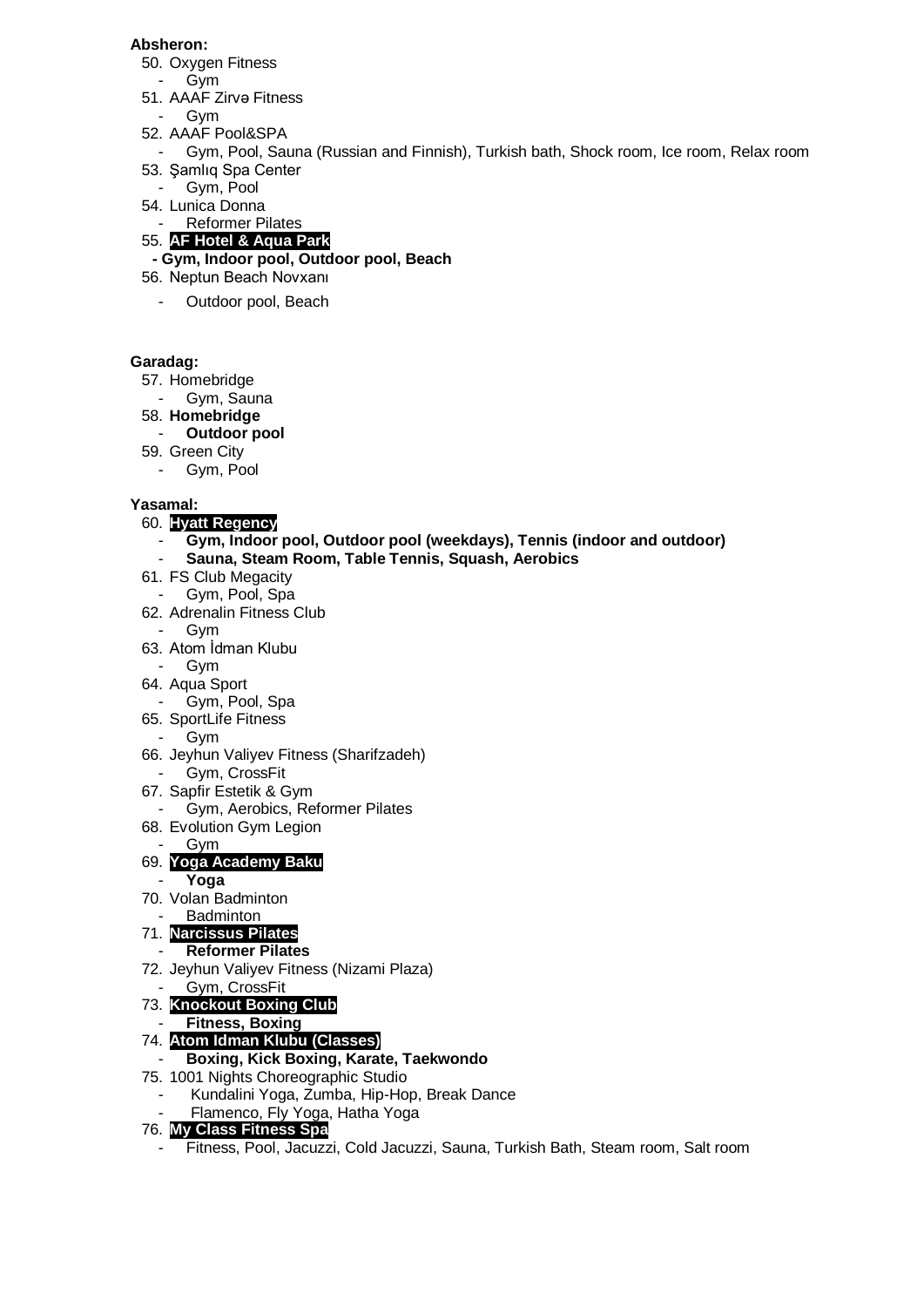### **Nizami:**

- 77. Golden Gym
- Gym 78. Just 4 Fit (Qarayev)
	- Gym

#### **Binagadi:**

- 79. FS Club Kristal
- Gym, Pool, Spa
- 80. Baku Tennis Academy
- Gym, Pool, Sauna
- 81. Golden Gym CI
- Gym
- 82. Black Mamba Crossfit
- Gym
- 83. Go Fitness (Nasimi)
	- Gym
- 84. Marafon Gym
	- Gym

### **Sabunchu:**

- 85. Arslan Fitness Mərkəzi
- Gym
- 86. Idol Gym
- Gym

### **Surakhani:**

- 87. Atilla Fitness&Hamam
- Gym, Pool, Jacuzzi
- 88. Just 4 Fit (Garachukhur)
- Gym

### **Khazar:**

- 89. CH Buzovna
- Gym

### **Sumgayit:**

- 90. Strong Fitness Club
- Gym
- 91. Iron man
- Gym
- 92. Power Gym
- Gym
- 93. Sumgait Olimpic Sports Complex
- Pool
- 94. ZM Qadın Fitness SPA Mərkəzi
- Gym, Aerobics, Reformer Pilates
- 95. Term Gym
- Fitness, Pool
- 96. New Term
- Fitness, Pool

### **Vilnius (Lithuania):**

- 97. Fitty
- Gym
- 98. Fitness World
- Gym
- 99. FitPro
	- Gym

**Note 1: There may be changes in the list of gyms. Download the app to see the latest version.**

**Note 2: Last updated on 29 June 2022.**

**\*Plus gyms are indicated in black**